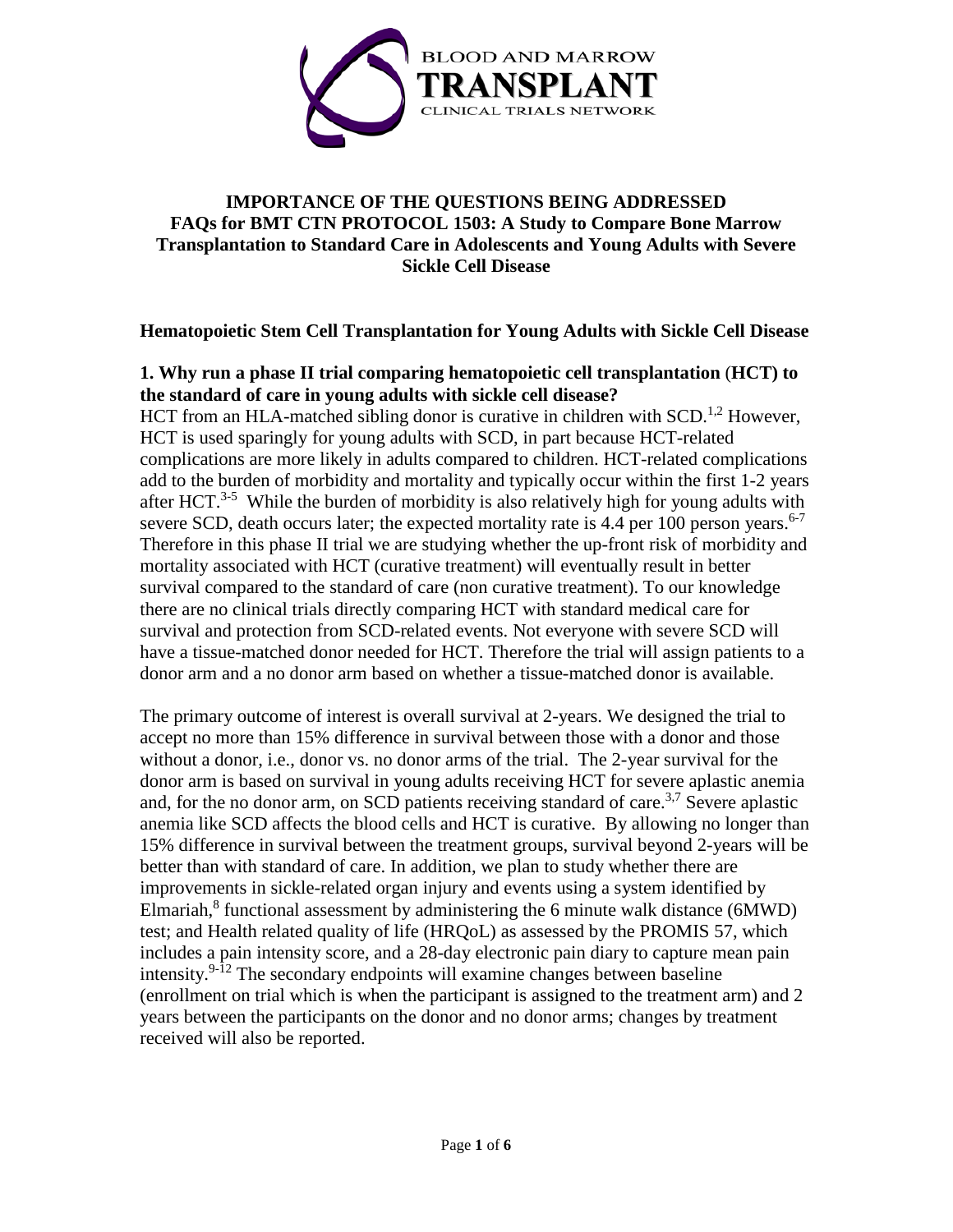In summary, this trial will first establish that 2-years after enrollment, survival difference between the treatment arms is no more than 15%. If the difference is greater than 15% it is unlikely to result in longer-term survival advantage for those assigned to the donor arm and expected to receive HCT (curative treatment). Our second aim is to establish whether HCT will protect from sickle-related events and organ injury, quality of life and pain compared to the standard of care. The findings of this trial have the potential to change the treatment option for young adults with SCD, from a supportive care approach to one that is curative.

#### **2. How were the interventions used in this study selected?**

An R34 planning grant from the National Heart Lung and Blood Institute (NHLBI) allowed us to complete a pilot trial using the same transplant conditioning regimen and graft-versus-host disease (GVHD) prophylaxis regimen for young adults with severe SCD. The eligibility criteria for this trial (BMT CTN 1503) are similar to the eligibility criteria for the pilot trial. We enrolled 21 patients on the pilot trial. None of these patients rejected their graft. The 6-month probability of overall survival was 94%; the 6 month probability of being alive and free of SCD was also 94%. One patient died; cause of death was intra-cranial hemorrhage associated with posterior reversible encephalopathy (PRES). This suggests the regimen proposed in this phase II trial is safe and curative. None of the patients developed grade II-IV acute GVHD and 2 patients developed chronic GVHD. Thus having established a transplant-conditioning regimen with acceptable survival, the current trial is seeking to study whether HCT may offer an advantage over standard of care for young adults with severe SCD.

#### **3. Why select a biologic assignment study design?**

In this trial we sort patients into their treatment groups based on whether a suitably tissue matched donor is available (i.e., donor versus no donor treatment groups).<sup>13</sup> The ideal manner to study a treatment is to "flip a coin" and assign treatment otherwise known as randomization. Randomization is very challenging for a number of reasons: 1) not everyone who may benefit from HCT will have a suitable donor; only about ~30% will have a suitable donor. So such a trial would take a very long time to enroll patients during which time other treatment options could arise and/or physicians and patients might lose interest, which also lengthen the study period; 2) HCT is a very complex treatment that require patients and their families to accept that there are complications from HCT and may lead to death at the expense of cure. This often involves a complex decision making process; the possibility of complications from an intense treatment that may result in death in the first 1-2 years after HCT versus death from the disease (SCD) several years later. Therefore we designed the trial in a manner that once eligibility for the trial is confirmed, HLA typing is performed and a donor search is initiated. Those found to have a suitably matched donor are assigned to the donor arm and expected to undergo HCT and those without a donor are assigned to the no donor arm and expected to receive standard of care (i.e., continuing their current treatment plan). We plan to enroll patients over 3 years and follow them for 2 years; from enrollment through 2 years we will assess survival and compliance with treatment; at enrollment and at 2-years, we will evaluate disease severity, quality of life and pain. All analyses will be based on treatment assigned (donor versus no donor); we except most patients to remain in the treatment arm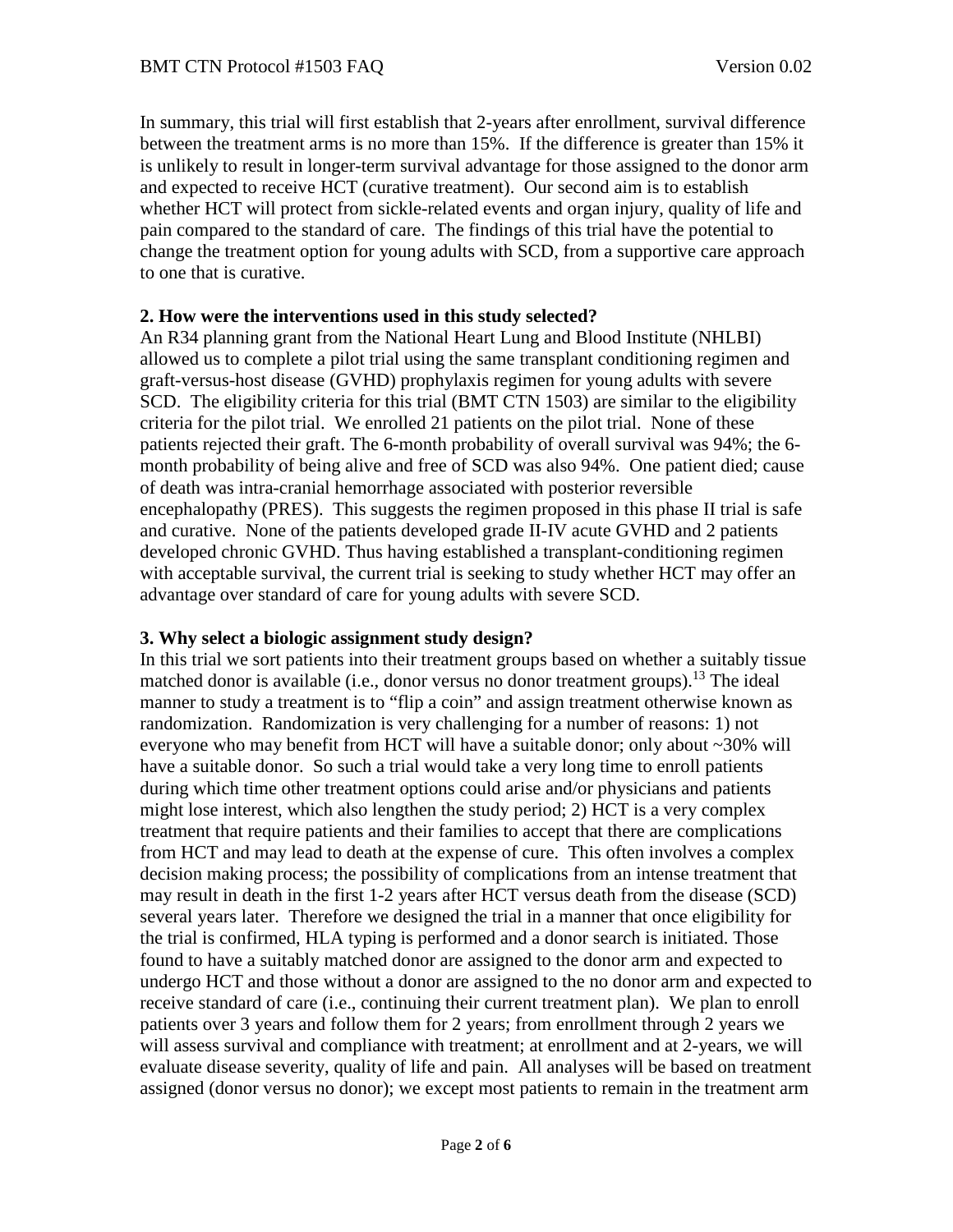they were assigned for 2-years. There may be few patients who may decide not to be in the trial after enrolling; we hope to minimize such loss through intensive counseling prior to enrollment so all patients and their families understand the study design and have plenty of opportunities to ask questions.

## **4. Why was the graft source limited to bone marrow?**

In patients with severe aplastic anemia undergoing HCT, there is a higher risk of acute and chronic GVHD when peripheral blood is used as a graft compared to bone marrow. GVHD is a complication that offers no advantage for patients with SCD and if severe can lead to death. Therefore only allow bone marrow grafts from tissue matched donors are allowed. Umbilical cord blood is not allowed due to a high risk of graft rejection in SCD. Our pilot trial included HLA-matched donors who were related (i.e., brother or sister) or unrelated.

# **5. What was the rationale for selecting the disease status for eligibility in this trial?**

The definition of disease severity for SCD used in this protocol is similar to criteria applied in other trials in adults with  $SCD<sup>6,7</sup>$  Further, the inclusion criteria for this trial have been discussed extensively with both SCD and HCT physicians and there is general agreement amongst the referral and treating physicians. An objective of this trial is to determine if HCT can alleviate the severity of the disease; therefore disease assessments are conducted at enrollment and at 2-years (upon completion of the trial).

## **6. What are the safeguards and modifications in this trial to prevent transplant related risks unique to patients with SCD?**

Individuals with severe SCD are at unique risk for posterior reversible encephalopathy (PRES), seizures and other neurological complications especially following HCT.<sup>14-16</sup> This might be related to impaired dynamic cerebrovascular autoregulation (decreased ability to buffer the transfer of blood pressure surges to the brain) and reduced cerebrovascular reserve capacity or vasodilatory capacity. Factors contributing to PRES and other neurologic complications include the administration of calcineurin inhibitors (drugs used for GVHD prophylaxis), hypertension (high blood pressure), hypomagnesemia (low magnesium level in blood), fluid shifts (e.g., fluid loss without adequate replacement), and thrombocytopenia (low platelet counts;  $\langle 50 \times 10^9 \rangle L$ ).<sup>17,18</sup> The supportive care section of the protocol offers guidelines about reducing the risk of PRES, seizures and other neurological complications.

## **7. Why are calcineurin inhibitors used in this study despite the risk of PRES?**

Although some investigators have used a different GVHD prophylaxis agent called sirolimus, the experience with sirolimus is very limited.<sup>19,20</sup> There are no advantages to GVHD in patients with severe SCD. Therefore, in our pilot trial we used a calcineurin inhibitor for GVHD prophylaxis with strict motoring of drug levels. This trial avoids the use of steroids, which is another agent associated with PRES.

## **8. Why does this study use a conditioning regimen with myeloablative doses of busulfan with fludarabine and thymoglobulin as opposed to a reduced intensity**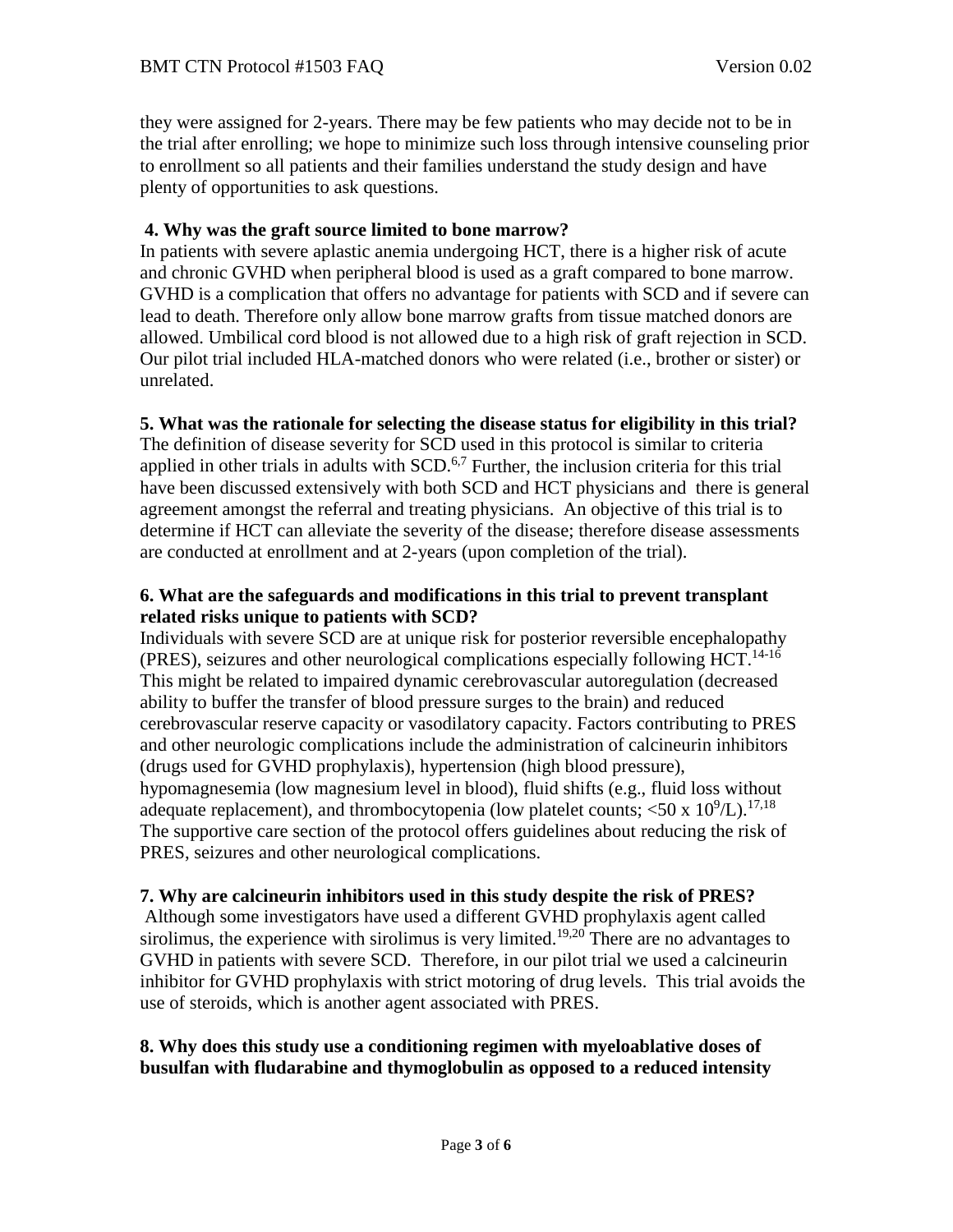## **regimen with alemtuzumab/fludarabine with melphalan or low dose total body irradiation (TBI)?**

The rate of acute and chronic GVHD is unacceptably high after HCT in SCD patients using alemtuzumab/fludarabine with melphalan. As GVHD adds to the burden of morbidity and mortality we piloted a myelobaltive regimen with a lower dose of busulfan than the conventional dose. Alemtuzumab/fludarabine/low dose TBI regimen does not result in stable chimerism when used in the setting of unrelated donor HCT. In this trial, matched related and unrelated donors are allowed to donate bone marrow. Consequently, we chose a transplant conditioning that is acceptable when using matched related and unrelated donors.

# **10. Is this trial feasible?**

The planning grant assembled 13 clinical sites that enrolled patients. That trial has completed its planned accrual. An additional 10-12 clinical sites expressed interest in participating in this comparison trial. The trial will also target enrollment in BMT CTN clinical sites that did not participate in the pilot investigation. Therefore, we believe we will be able to enroll 200 patients over a 3-year period. Please see separate document for accrual plan.

## Reference:

- 1. Walters MC, Patience M, Leisenring W, Eckman JR, Scott JP, Mentzer WC, Davies SC, Ohene-Frempong K, Bernaudin F, Matthews DC, Storb R, Sullivan KM. Bone Marrow Transplantation for sickle cell disease. N Engl J Med. 335 (6): 369 – 376, 1996.
- 2. Panepinto JA, Walters MC, Carreras J, Marsh J, Bredeson CN, Gale RP, Hale GA, Horan J, Hows JM, Klein JP, Pasquini R, Roberts I, Sullivan K, Eapen M, Ferster A; Non-Malignant Marrow Disorders Working Committee, Center for International Blood and Marrow Transplant Research. Matched related donor transplantation for sickle cell disease: a report from the Center for International Blood and Marrow Transplant Research. Br J Haematol. 137(5): 479 – 485, 2007.
- 3. Gupta V, Eapen M, Brazauskas R, Carreras J, Aljurf M, Gale RP, Hale GA, Ilhan O, Passweg JR, Ringdén O, Sabloff M, Schrezenmeier H, Socié G, Marsh JC. Impact of age on outcomes after bone marrow transplantation for acquired aplastic anemia using HLA-matched sibling donor. Haematologica. 95(12): 2119- 2125, 2010. PMCID: PMC2995571.
- 4. Eapen M, Le Rademacher J, Antin JH, Champlin RE, Carreras J, Fay J, Passweg JR, Tolar J, Horowitz MM, Marsh JC, Deeg HJ. Effect of stem cell source on outcomes after unrelated donor transplantation in severe aplastic anemia. Blood. 118(9): 2618-2621, 2011. PMCID: PMC3167362.
- 5. Socie G, Stone JV, Wingard JR, Weisdorf D, Henslee-Downey PJ, Bredeson C, Cahn JY, Passweg JR, Rowlings PA, Schouten HC, Kolb HJ, Klein JP. Longterm survival and late deaths after allogeneic bone marrow transplantation. Late Effects Working Committee of the International Bone Marrow Transplant Registry. N Engl J Med. 341(1): 14-21, 1999.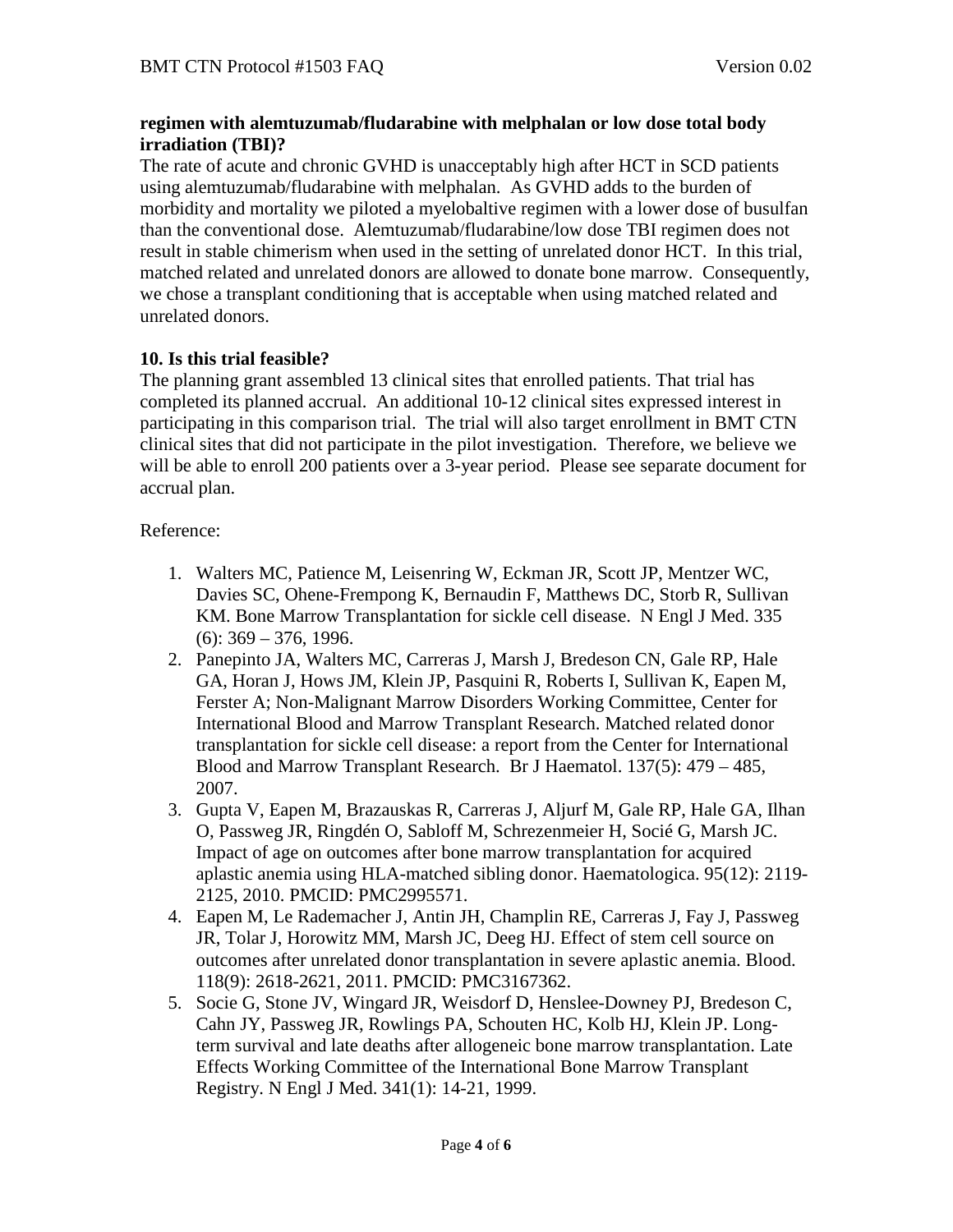- 6. Steinberg MH, McCarthy WF, Castro O, Ballas SK, Armstrong FD, Smith W, Ataga K, Swerdlow P, Kutlar A, DeCastro L, Waclawiw MA; Investigators of the Multicenter Study of Hydroxyurea in Sickle Cell Anemia and MSH Patients' Follow-Up. The risks and benefits of long-term use of hydroxyurea in sickle cell anemia: a 17.5 year follow-up. Am J Hematol. 85 (6): 403-408, 2010. PMCID: PMC2879711.
- 7. Platt OS, Brambilla DJ, Rosse WF, Milner PF, Castro O, Steinberg MH, Klug PP. Mortality in sickle cell disease. Life expectancy and risk factors for early death. N Engl J Med. 330 (23): 1639 – 1644, 1994.
- 8. Elmariah H, Garrett ME, De Castro LM, Jonassaint JC, Ataga KI, Eckman JR, Ashley-Koch AE, Telen MJ. Factors associated with survival in a contemporary adult sickle cell disease cohort. Am J Hematol. 89(5): 530 – 535, 2014. PMCID: PMC3988218.
- 9. Desai PC, May RC, Jones SK, Strayhorn D, Caughey M, Hinderliter A, Ataga KI. Longitudinal study of echocardiography-derived tricuspid regurgitant jet velocity in sickle cell disease. Br J Haematol. 162(6): 836-841, 2013. PMCID: PMC3759564.
- 10. Field JJ, Glassberg J, Gilmore A, Howard J, Patankar S, Yan Y, Davies SC, Debaun MR, Strunk RC. Longitudinal analysis of pulmonary function in adults with sickle cell disease*.* Am J Hematol. 83(7): 574-576, 2008. PMCID: PMC3729267.
- 11. Guasch A, Navarrete J, Nass K, Zayas CF. Glomerular involvement in adults with sickle cell hemoglobinopathies: Prevalence and clinical correlates of progressive renal failure*.* J Am Soc Nephrol. 17(8): 2228-2235, 2006.
- 12. Bakshi N, Stinson JN, Ross D, Lukombo I, Mittal N, Joshi SV, Belfer I, Krishnamurti L. Development, content validity, and user review of a web-based multidimensional pain dairy for adolescents and young adults with sickle cell disease. Clin J. Pain. 31(6): 580-590, 2015. PMID 25565585 [Pubmed – in process].
- 13. Logan B, Leifer E, Bredeson C, Horowitz M, Ewell M, Carter S, Geller N. Use of biological assignment in hematopoietic stem-cell transplantation clinical trials. Clin Trials. 5(6): 607-616, 2008. PMCID: PMC2671015.
- 14. Walters MC, Sullivan KM, Bernaudin F, et al. Neurologic complications after allogeneic marrow transplantation for sickle cell anemia. *Blood*. 1995;85(4):879- 884.
- 15. Alkan O, Kizilkilic E, Kizilkilic O, et al. Cranial involvement in sickle cell disease. *Eur J Radiol*. 2010;76(2):151-156.
- 16. Khademian Z, Speller-Brown B, Nouraie SM, Minniti CP. Reversible posterior leuko-encephalopathy in children with sickle cell disease. *Pediatr Blood Cancer*. 2009;52(3):373-375.
- 17. Hedna VS, Stead LG, Bidari S, et al. Posterior reversible encephalopathy syndrome (PRES) and CT perfusion changes. *Int J Emerg Med*. 2012;5:12.
- 18. Pegelow CH, Colangelo L, Steinberg M, et al. Natural history of blood pressure in sickle cell disease: risks for stroke and death associated with relative hypertension in sickle cell anemia. *Am J Med*. 1997;102(2):171-177.